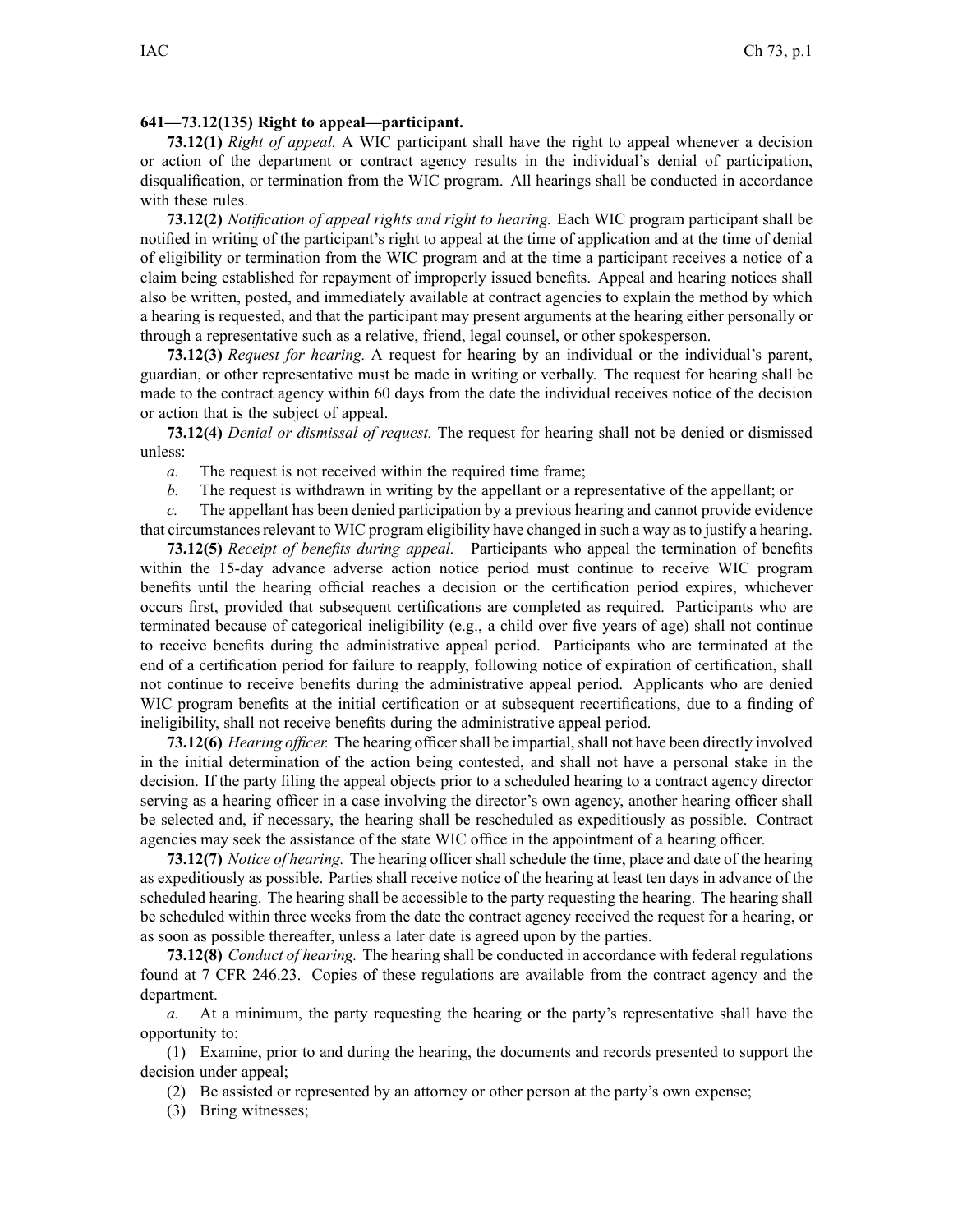(4) Question or refute any testimony or evidence, including an opportunity to confront and cross-examine adverse witnesses;

- (5) Submit evidence to establish all pertinent facts and circumstances in the case;
- (6) Advance arguments without undue interference.

*b.* If <sup>a</sup> participant fails to attend the hearing, the agency will reschedule the hearing and give the participant 20 days' notice. The participant may have another person as the participant's designee. If neither the participant nor the designee attends the second hearing, the appeal will be closed.

**73.12(9)** *Decision.* Decisions of the hearing officershall be in writing and shall be based on evidence presented at the hearing. The decision shall summarize the facts of the case, specify the reasons for the decision, and identify the supporting evidence and pertinent regulations or policy. The decision shall be issued within 45 days of the receipt of the reques<sup>t</sup> for <sup>a</sup> hearing, unless <sup>a</sup> longer period is agreed upon by the parties.

**73.12(10)** *Appeal of decision to the department.* If either party to <sup>a</sup> hearing receives an unfavorable decision, that decision may be appealed to the department. Such appeals must be made within 15 days of the mailing date of the decision. Appeals shall be sent to the Division Director, Division of Health Promotion and Chronic Disease Prevention, Iowa Department of Public Health, Lucas State Office Building, Des Moines, Iowa 50319-0075.

**73.12(11)** *Contested case.* Upon receipt of an appeal that meets contested case status, the appeal shall be forwarded within five working days to the Iowa department of inspections and appeals pursuan<sup>t</sup> to the rules adopted by that agency regarding the transmission of contested cases. The information upon which the adverse action is based and any additional information that may be provided by the aggrieved party shall also be provided to the Iowa department of inspections and appeals.

**73.12(12)** *Receipt of benefits during appeal to the department.* If the decision being appealed concerns disqualification from the WIC program, the appellant shall not continue to receive benefits while an appeal to the department of <sup>a</sup> decision rendered on appeal at the local level is pending.

**73.12(13)** *Hearing.* Parties shall receive notice of the hearing in advance. The administrative law judge shall schedule the time, place and date of the hearing so that the hearing is held as expeditiously as possible. The hearing shall be conducted according to the procedural rules of the Iowa department of inspections and appeals found in [481—Chapter](https://www.legis.iowa.gov/docs/iac/chapter/481.10.pdf) 10.

**73.12(14)** *Decision of administrative law judge.* The administrative law judge's decision shall be issued within 60 days from the date of reques<sup>t</sup> for hearing. When the administrative law judge makes <sup>a</sup> proposed decision and order, it shall be served by certified mail, return receipt requested, or delivered by personal service. That proposed decision and order then becomes the department's final decision without further proceedings ten days after it is received by the aggrieved party unless an appeal to the director is taken as provided in subrule [73.12\(15\)](https://www.legis.iowa.gov/docs/iac/rule/641.73.12.pdf).

**73.12(15)** *Appeal to director.* Any appeal to the director for review of the proposed decision and order of the administrative law judge shall be filed in writing and mailed to the Director, Iowa Department of Public Health, Lucas State Office Building, Des Moines, Iowa 50319-0075, by certified mail, return receipt requested, or delivered by personal service within ten days after the receipt of the administrative law judge's proposed decision and order by the aggrieved party. A copy of the appeal shall also be mailed to the administrative law judge. Any reques<sup>t</sup> for an appeal shall state the reason for appeal.

**73.12(16)** *Record of hearing.* Upon receipt of an appeal request, the administrative law judge shall prepare the record of the hearing for submission to the director. The record shall include the following:

- *a.* All pleadings, motions, and rules.
- *b.* All evidence received or considered and all other submissions by recording or transcript.
- *c.* A statement of all matters officially noticed.
- *d.* All questions and offers of proof, objections and rulings thereon.
- *e.* All proposed findings and exceptions.
- *f.* The proposed decision and order of the administrative law judge.

**73.12(17)** *Decision of director.* An appeal to the director shall be based on the record of the hearing before the administrative law judge. The decision and order of the director becomes the department's